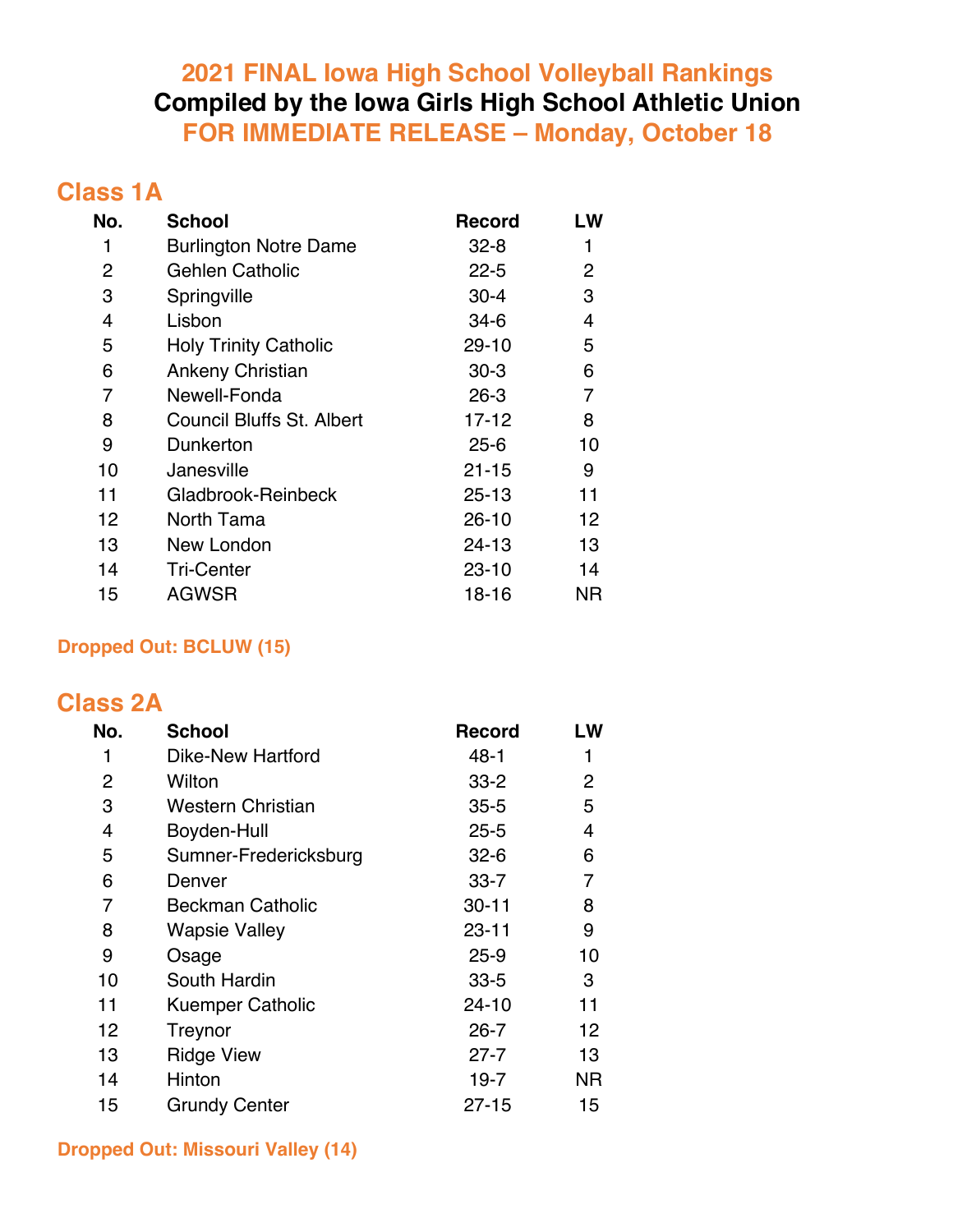## **Class 3A**

| No. | <b>School</b>                | <b>Record</b> | LW           |
|-----|------------------------------|---------------|--------------|
| 1   | Davenport Assumption         | $31 - 4$      | $\mathbf{2}$ |
| 2   | <b>West Delaware</b>         | $37 - 5$      | 1            |
| 3   | Sheldon                      | $24 - 5$      | 3            |
| 4   | <b>West Liberty</b>          | $34 - 4$      | 7            |
| 5   | <b>Mount Vernon</b>          | $31 - 12$     | 6            |
| 6   | Sergeant Bluff-Luton         | $27 - 6$      | 8            |
| 7   | Unity Christian              | $25 - 4$      | 5            |
| 8   | Des Moines Christian         | $33 - 6$      | 4            |
| 9   | <b>Sioux Center</b>          | $23 - 8$      | 10           |
| 10  | <b>West Burlington</b>       | $28-3$        | 9            |
| 11  | Eddyville-Blakesburg-Fremont | $29 - 4$      | 11           |
| 12  | <b>Roland-Story</b>          | $28 - 7$      | 12           |
| 13  | <b>Red Oak</b>               | $27-9$        | ΝR           |
| 14  | Cherokee                     | $22 - 11$     | ΝR           |
| 15  | Independence                 | $27 - 12$     | 14           |

### **Dropped Out: West Lyon (13), Union (15)**

## **Class 4A**

| No. | <b>School</b>             | <b>Record</b> | LW |
|-----|---------------------------|---------------|----|
| 1   | Western Dubuque           | $29 - 3$      |    |
| 2   | <b>North Scott</b>        | $28 - 4$      | 2  |
| 3   | <b>Waverly-Shell Rock</b> | $40 - 7$      | 3  |
| 4   | Xavier                    | $27 - 4$      | 4  |
| 5   | <b>Marion</b>             | $34 - 8$      | 5  |
| 6   | Oskaloosa                 | $29 - 4$      | 6  |
| 7   | Pella                     | $28-9$        | 10 |
| 8   | <b>Bondurant-Farrar</b>   | $30 - 7$      | 8  |
| 9   | North Polk                | $25 - 10$     | 9  |
| 10  | Glenwood                  | $36 - 7$      | 7  |
| 11  | Clear Creek-Amana         | $27 - 11$     | 11 |
| 12  | Decorah                   | $27 - 6$      | 12 |
| 13  | Indianola                 | $25 - 14$     | 13 |
| 14  | <b>Benton Community</b>   | $23 - 14$     | ΝR |
| 15  | Humboldt                  | $28 - 6$      | 14 |

#### **Dropped Out: Winterset (15)**